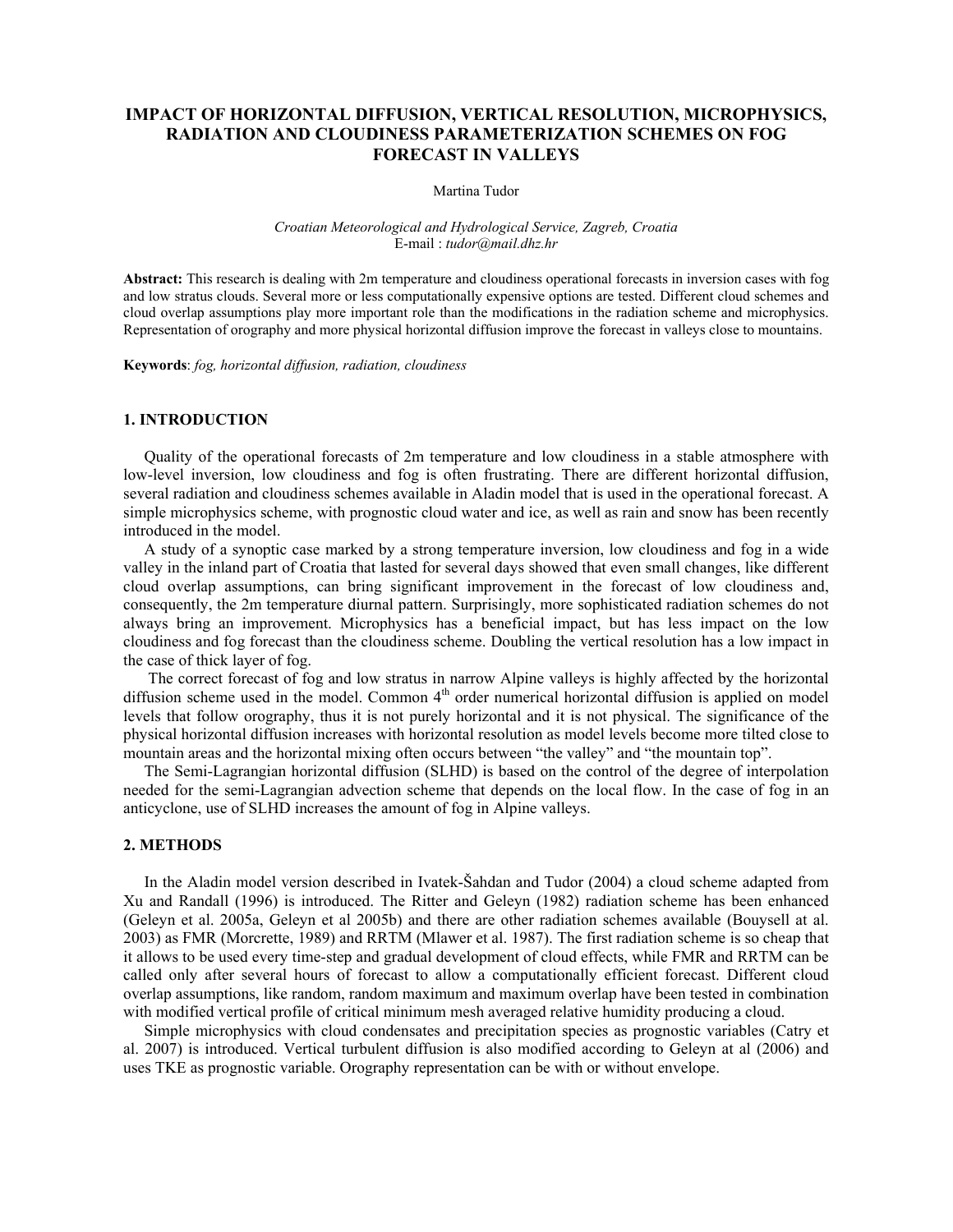## **3. RESULTS AND DISCUSSION**

A case of long lasting low clouds and fog that covered valleys in the wider Alpine area during the first half of December 2004 is used for one run covering 2 days. The 2m temperature varied very little during that period and showed no diurnal pattern. The model was run with 8 km horizontal resolution, 37 levels in the mass-based coordinate in the vertical and 327 seconds time-step (as the operational configuration).

The forecast most like the operational one at the time is the reference forecast (the experiment  $1 - \exp(1)$ ). Different critical relative humidity profile has little impact. Random maximum overlap assumption when computing cloudiness significantly reduces the amount of clouds and even amplifies the diurnal variation of temperature as opposed to random overlap. The introduction of the Xu-Randall cloudiness scheme gives more clouds and improves the 2m temperature forecast.

The operational radiation scheme with Xu-Randall cloudiness parameterization and random overlap assumption produces the thickest low cloud layer that reduces the night cooling and heating during the day. It still shows signs of diurnal variation but is closest to the measured data. Enhanced radiation increases the amplitude of the diurnal variation of temperature, which gives worse forecast in this case. Radiation schemes need to be called at least hourly to allow fog to develop.

Use of SLHD increases the amount of fog in alpine valleys (Fig 1, bottom right), especially on the border between Switzerland and Germany and in Danube valley in Austria. Numerical horizontal diffusion acts along model levels mixing the air from the valley with the air above the surrounding peaks. Often it produced a cloud on the mountain top instead in the valley. SLHD is more selective, the mixing is dependent on the wind deformation field, so in the situation with low wind speeds, the cloud stays in the valley.



**Figure 1:** Low, medium and high cloudiness, with the operational Geleyn (top left), enhanced Geleyn (top right), FMR (bottom left) radiation schemes and  $4<sup>th</sup>$  order numerical diffusion, operational radiation Geleyn with semi-Lagrangian horizontal diffusion (bottom right), all with Xu-Randall cloudiness and random overlap assumption.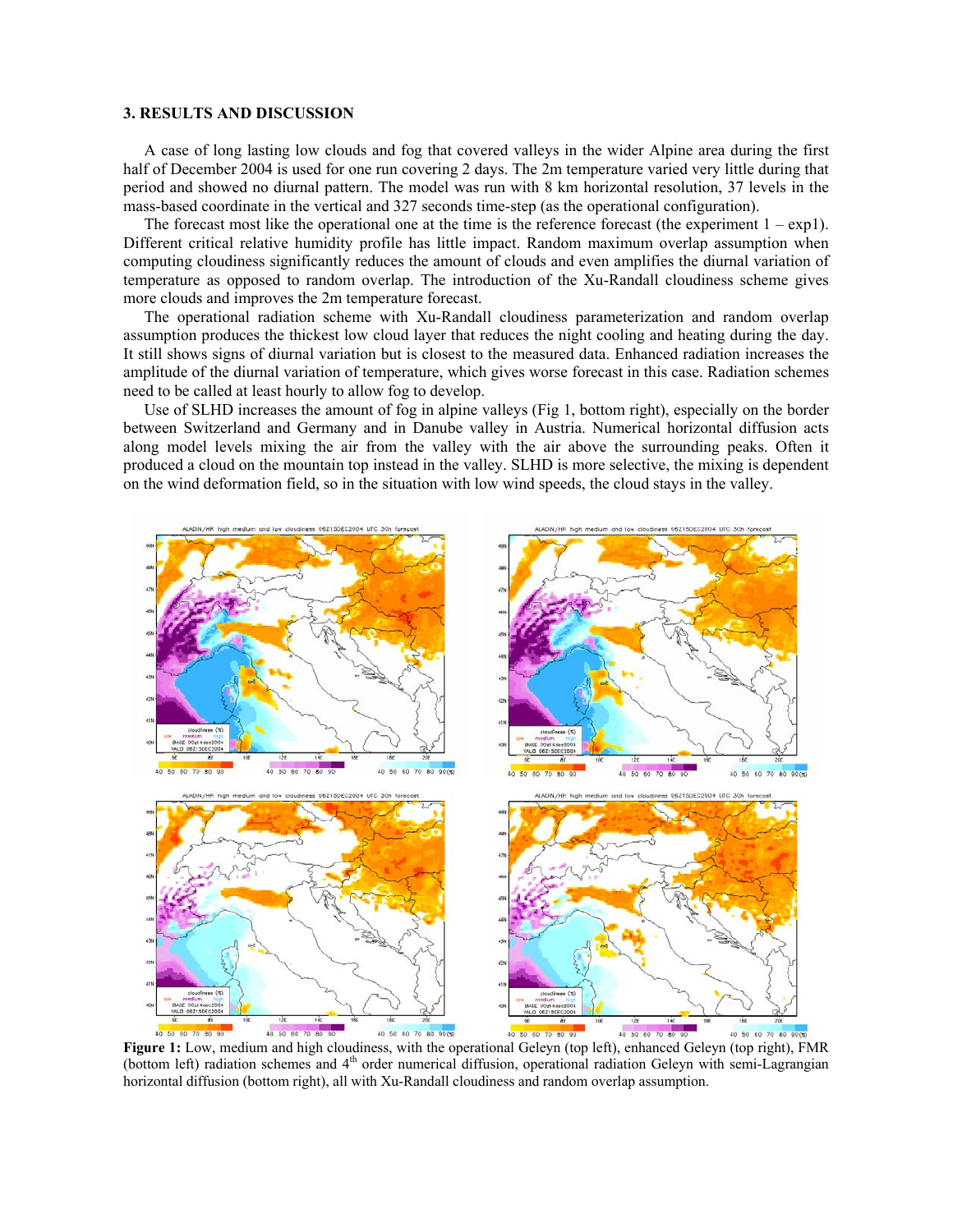

**Figure 2:** Comparison of the modelled 2m temperature evolution with measured data (dark purple) for Sisak and Zagreb Maksimir SYNOP stations, with the operational (top left), enhanced Geleyn (top right) radiation schemes for old cloud scheme, random overlap and old critical relative humidity vertical profile (red), random maximum overlap and new critical relative humidity vertical profile (orange), Xu-Randall cloudiness scheme (yellow) with random overlap (light green) and back to old critical relative humidity profile (green), with FMR radiation scheme (bottom left) maximum overlap and one hour frequency in radiation computations (red), random maximum overlap (orange), random overlap (light orange), maximum overlap and three hour frequency in radiation computations (yellow), random maximum overlap (light green) and random overlap (green). Bottom right panel is as for top left panel red line (red), top right panel red line (orange) and more complex enhancement (light orange) with 4<sup>th</sup> order numerical diffusion, operational radiation with SLHD (yellow), mean orography instead of envelope and numerical diffusion (light green) and mean envelope with SLHD.

Different representation of orography, with or without envelope, can lift certain areas below or above the fog layer and therefore have a significant impact on the correct forecast of the 2m temperature. Introduction of simple microphysics with prognostic condensates and TKE into turbulence scheme has a positive impact in the valleys and close to mountain slopes, but only in combination with SLHD since numerical diffusion would also mix the cloud condensate species from valley with the dry air on mountain tops. The persistent fog layer in this case was thick so increased vertical resolution has low impact, once the parameterizations are set to produce fog. Although fog is not a rapidly developing phenomenon, it seems necessary to compute radiation at least on an hourly basis to allow fog to develop in the model. Other phenomena, as well as transient fog cases might require new radiation coefficient every time-step.

*Acknowledgements: The author wishes to thank wide Aladin community who introduced a variety of modular choices that can be used in the model.*